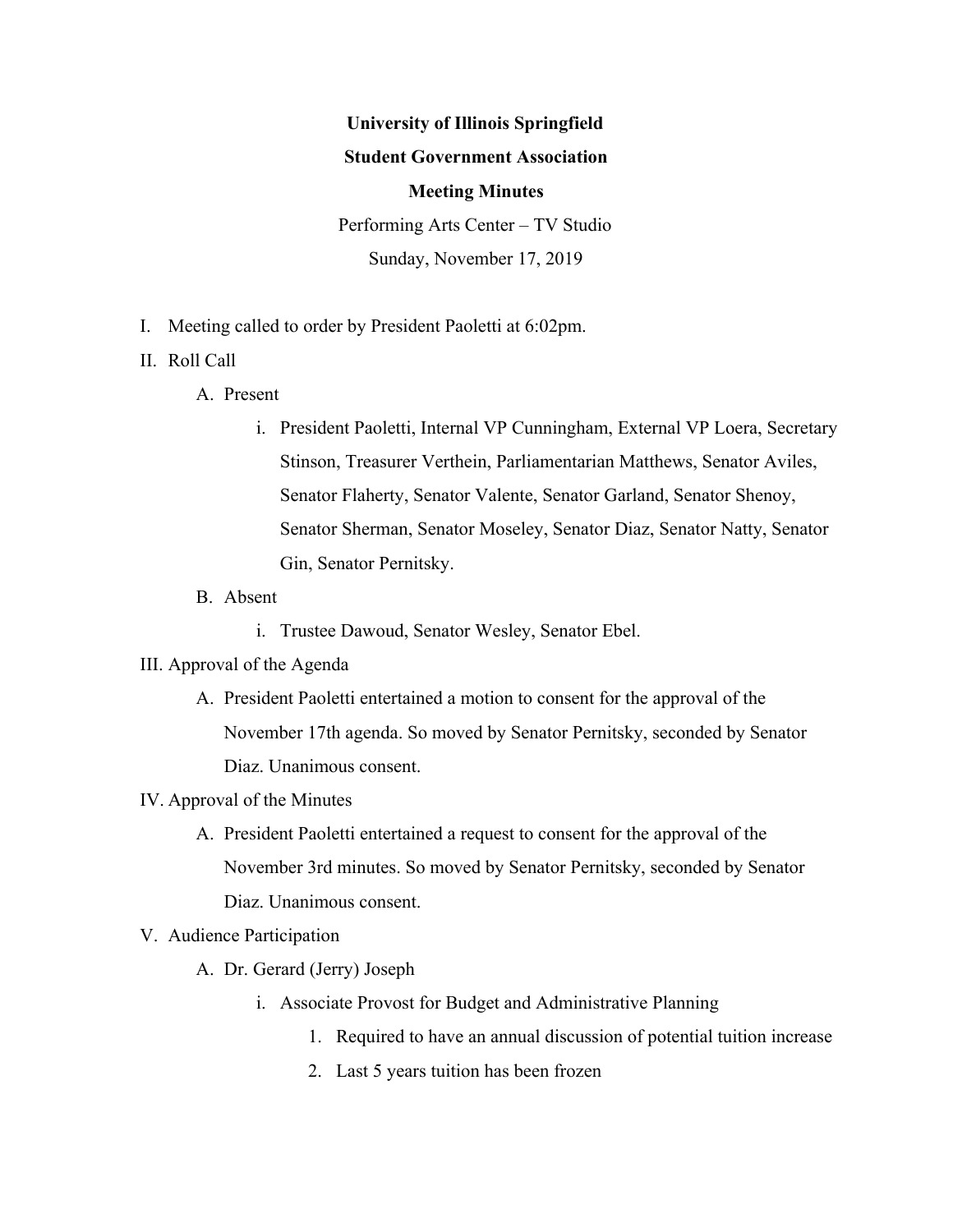- 3. During this year's discussion, a 1-1.8% tuition increase for UIS is being entertained
- 4. Informational handouts given to SGA Members showing tuition and fees in comparison to other public universities in Illinois
	- a. Increase only applies to incoming freshmen and transfer students beginning Fall 2020 semester; current undergraduate students not affected due to 4-year guarantee
- 5. A major cause of the increase in student fees for this current academic year is due the student insurance price increasing by nearly \$300
- 6. Deferred maintenance that campus needs is currently figured at \$30 M
- 7. The University needs to replenish its reserves
- 8. Board of Trustees makes final decision on tuition increase
	- a. Associate Provost is hoping it passes
- 9. Hoping enrollment will also increase to help with funds
- 10. About \$1.2 M in tuition waivers given (in recent years)

#### VI. Administrative Report

- A. Advisor Cynthia Thompson
	- a. Successful Rally, Forum, and i'MPOSSIBLE Project
	- b. Colonnade Lighting coming up
	- c. Concerns about boredom on campus SGA to lead the charge on this issue
		- i. Task force--"Boredom Committee"--has been created and campus survey will be created to identify how to tackle this issue

# VII. Officer Reports

- A. President Paoletti
	- i. SGA page on UIS website is up-and-running
	- ii. Boredom on campus survey link will be posted on the page when it is created and published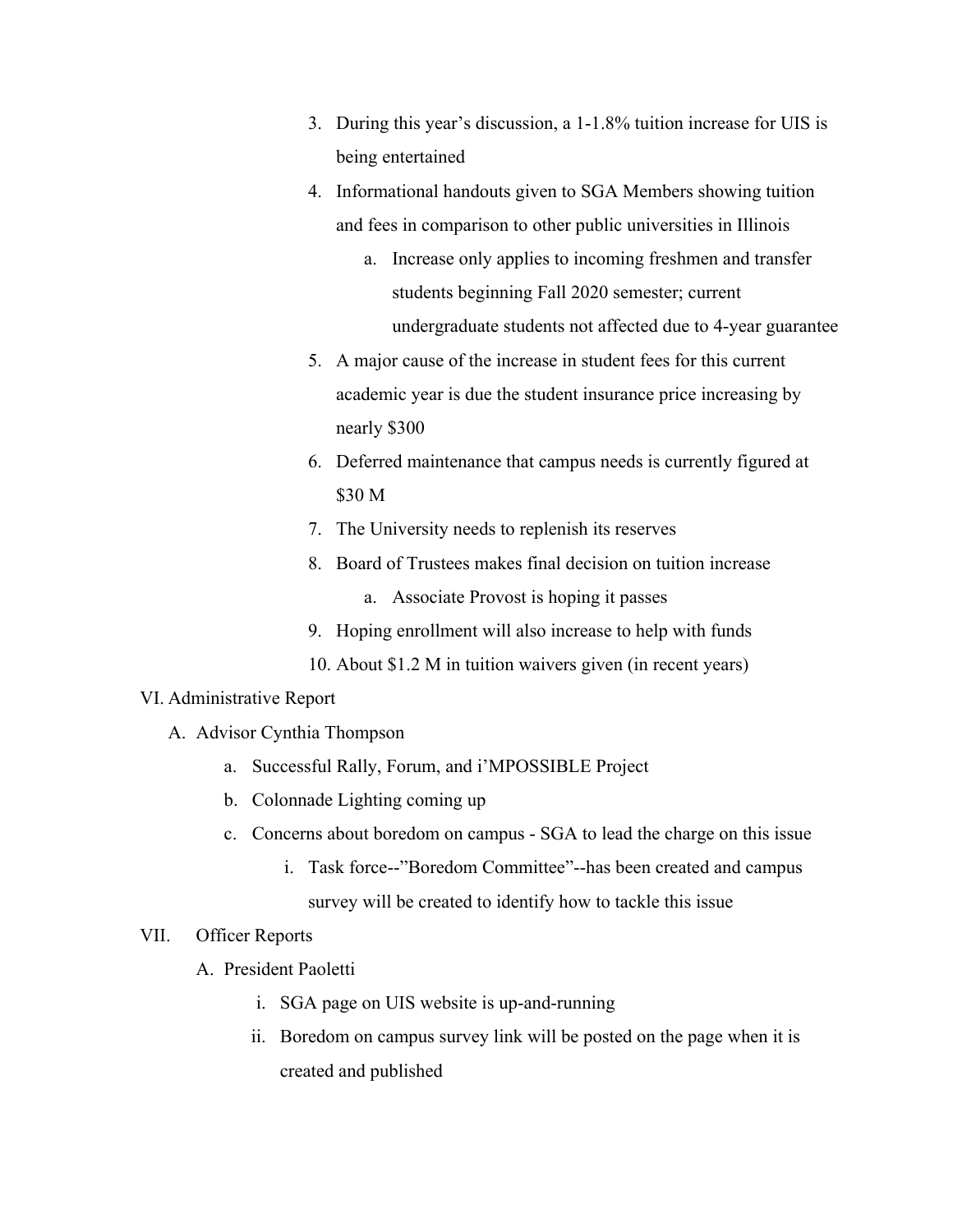- iii. Met with IL Board of Higher Education Student Advisory Committee
- iv. Green Bandana program first aid and mental health training
- v. Student insurance fee is an issue will be meeting with HR associate to discuss how to mitigate cost
- B. Trustee Dawoud
	- i. No report.
- C. Internal Vice-President Cunningham
	- i. Reorganization of College of Business & Management passed onto Campus Senate
	- ii. Continuing to define the University's final exam policy
		- 1. Policy describes what a student is required to do during the 16th week of the semester to ensure students getting the education for which they pay
	- iii. Sponsored NPR Resolution
- D. External Vice-President Loera
	- i. i'MPOSSIBLE Project went over very well, seemed to be effective
		- 1. 136 attendees
	- ii. Green Fee Committee meeting this week
	- iii. Student Advocacy Coalition training for U of I lobby day at the State Capital next semester
- E. Treasurer Verthein
	- i. SOFA passed a policy in today's meeting regarding consequences for RSO's when violating SOFA's Bylaws
		- 1. 1st violation warning
		- 2. 2nd violation suspension of requests for funds for 2 SOFA meetings
		- 3. 3rd violation suspension of request for funds for 5 SOFA meetings
	- ii. Kristi Barnwell President of UIS United Faculty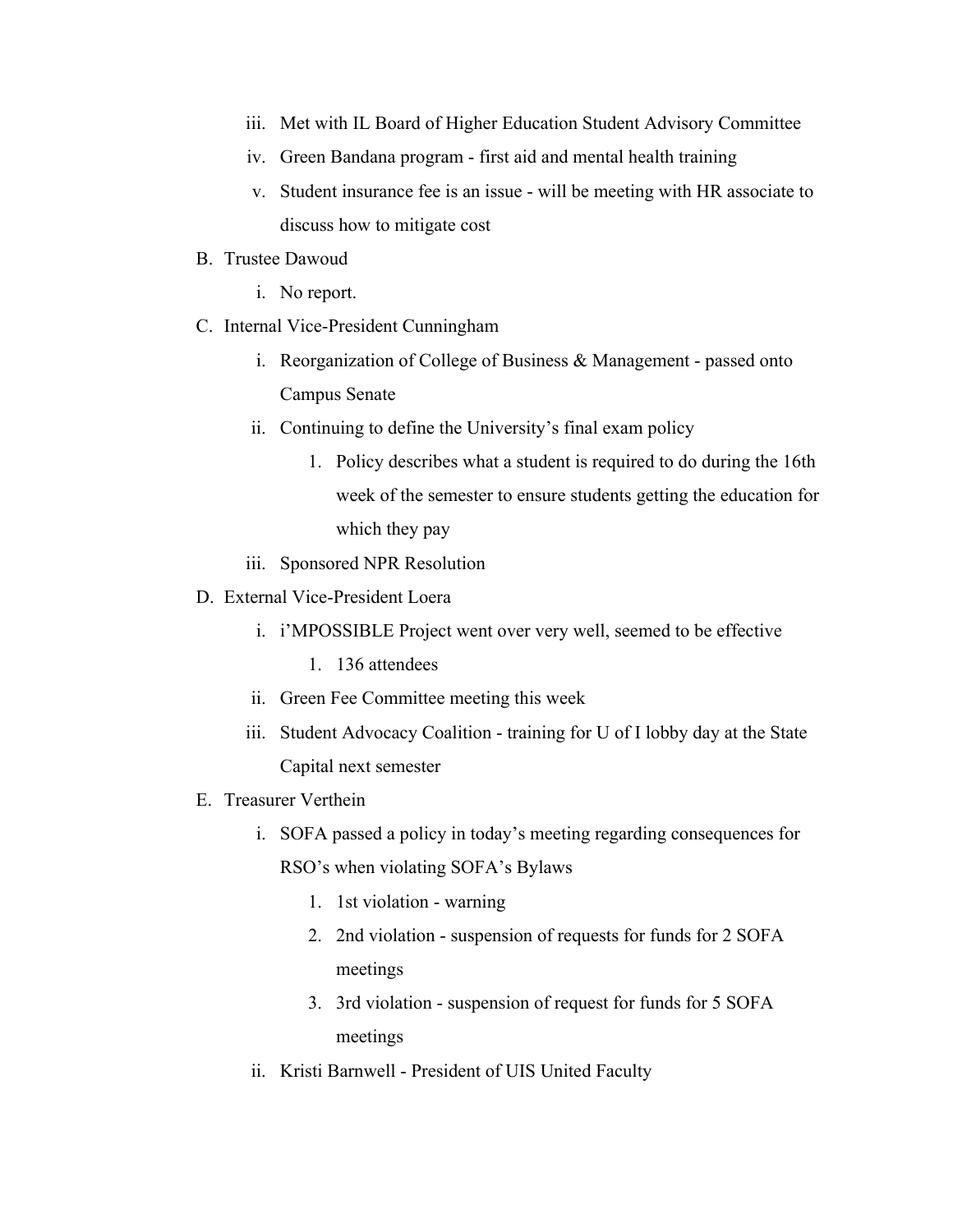- 1. Tabling for Stars Supply Shop goal is to increase faculty awareness
- F. Secretary Stinson
	- i. General Education Council is currently looking at revising First Year Seminars
		- 1. There was an outline of proposed revisions submitted by GECo Member, Dr. Ken Mulliken, who is the Associate Vice Chancellor for Undergraduate Education
			- a. Have started looking over that and will continue to throughout the next few months
- G. Parliamentarian Matthews
	- i. Library Committee meeting this Tuesday
		- 1. Will present Natty's feedback regarding excessive noise mentioned at last SGA meeting

### VIII. Senator Reports

- A. College of Business & Management Senator: Nolan Flaherty
	- i. Intercollegiate Athletics (IAC) meeting
		- 1. Narrowing down athletic director search
	- ii. Blue Crew
		- 1. Still assembling board and establishing themes
	- iii. Still looking into Political Science courses at Capital
- B. Senator-At-Large: Collin Moseley
	- i. Veterans Day activities on campus were successful
	- ii. UIS Coalition Builders Senator Moseley has been placed as member and is currently acting as SGA's representative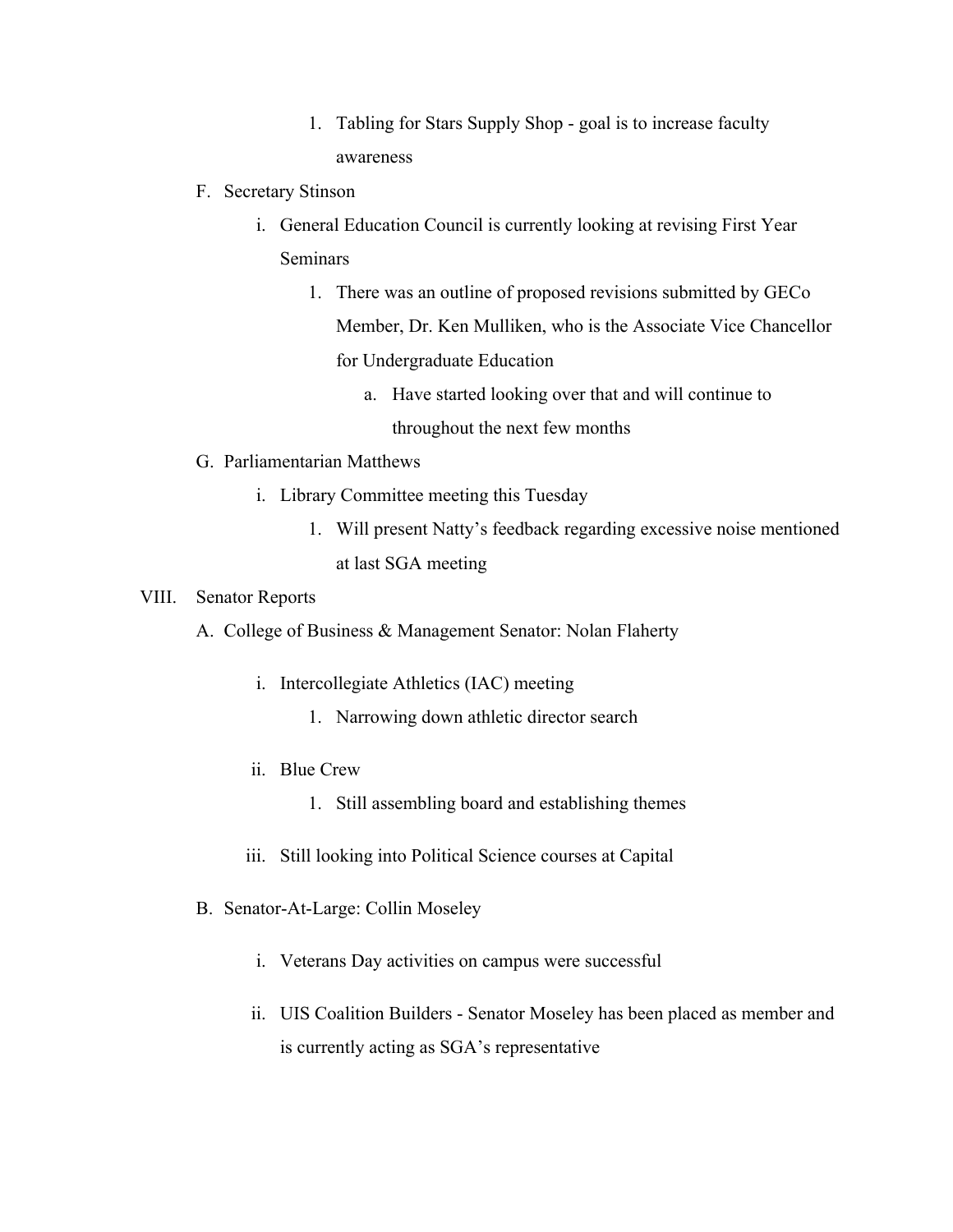- iii. Ride-alongs with UIS Police will be one or two times per semester, based on need
- iv. Seeks to update SGA election policies & procedures
- v. Getting more involved with Green Fee Committee
- vi. SOFA T-Shirt Resolution to be discussed in new business
- C. Campus Resident Senator: Max Pernitsky
	- i. Met with Director of Residence Life, Brian Kelley, regarding strengthening relationship between SGA and RHA
	- ii. In contact with Lt. Governor Stratton's office regarding process of appointing new Trustee to U of I System Board; UIS desires representation on Board of Trustees
	- iii. SIU once attempted to establish political science program at Capitol building; U of I system was not in favor of it
	- iv. Currently exploring the idea of UIS holding political science course(s) at Capitol building, rather than SIU
- D. College of Public Affairs & Administration Senator: Miguel Valente
	- i. GERC potential student survey to be released soon regarding gen. ed. requirements
	- ii. Veterans Day activities were successful
- E. College of Education and Human Services Senator: Natty Akpulonu
	- i. SGA took a tour of the newly-renovated UIS Theater this past Friday
	- ii. Discussion on tuition increase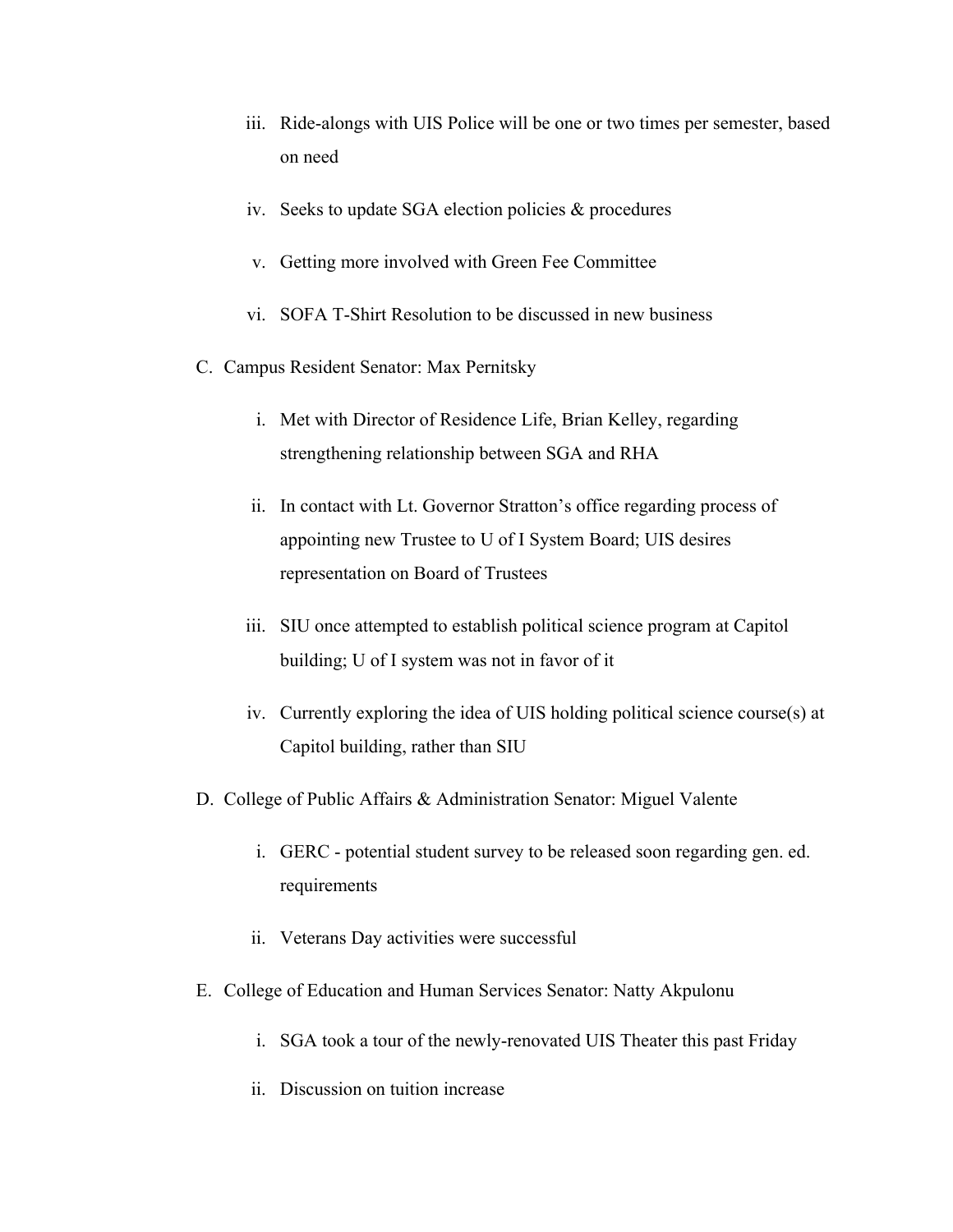- F. Transfer Student Senator: Gabrielle Garland
	- i. Wants SGA to do more giveaways to increase students' awareness
- G. College of Liberal Arts & Sciences Senator: Alex Aviles
	- i. Academic Integrity Council meeting December 6th
- H. Peoria Campus Senator: Angie Gin
	- i. Peoria Campus meeting set for this Friday, November 22nd
	- ii. Potential resolution for revision of SGA Constitution to include Peoria
- I. International Student Senator: Sneha Shenoy
	- i. Met with International Admissions Counselor discussed evaluation for incoming international students
		- 1. Potential survey to understand international students' experience with yellow cards, particularly vaccinations
			- a. Will be published soon
- J. Freshman Student Senator: Caitlin Sherman
	- i. SGA Instagram up-and-running
	- ii. Will be working with Chuck Coderko regarding salting sidewalks around townhouses and adding color to classrooms
- K. Senator-at-Large: Aislinn Diaz
	- i. Colonnade Lighting November 20th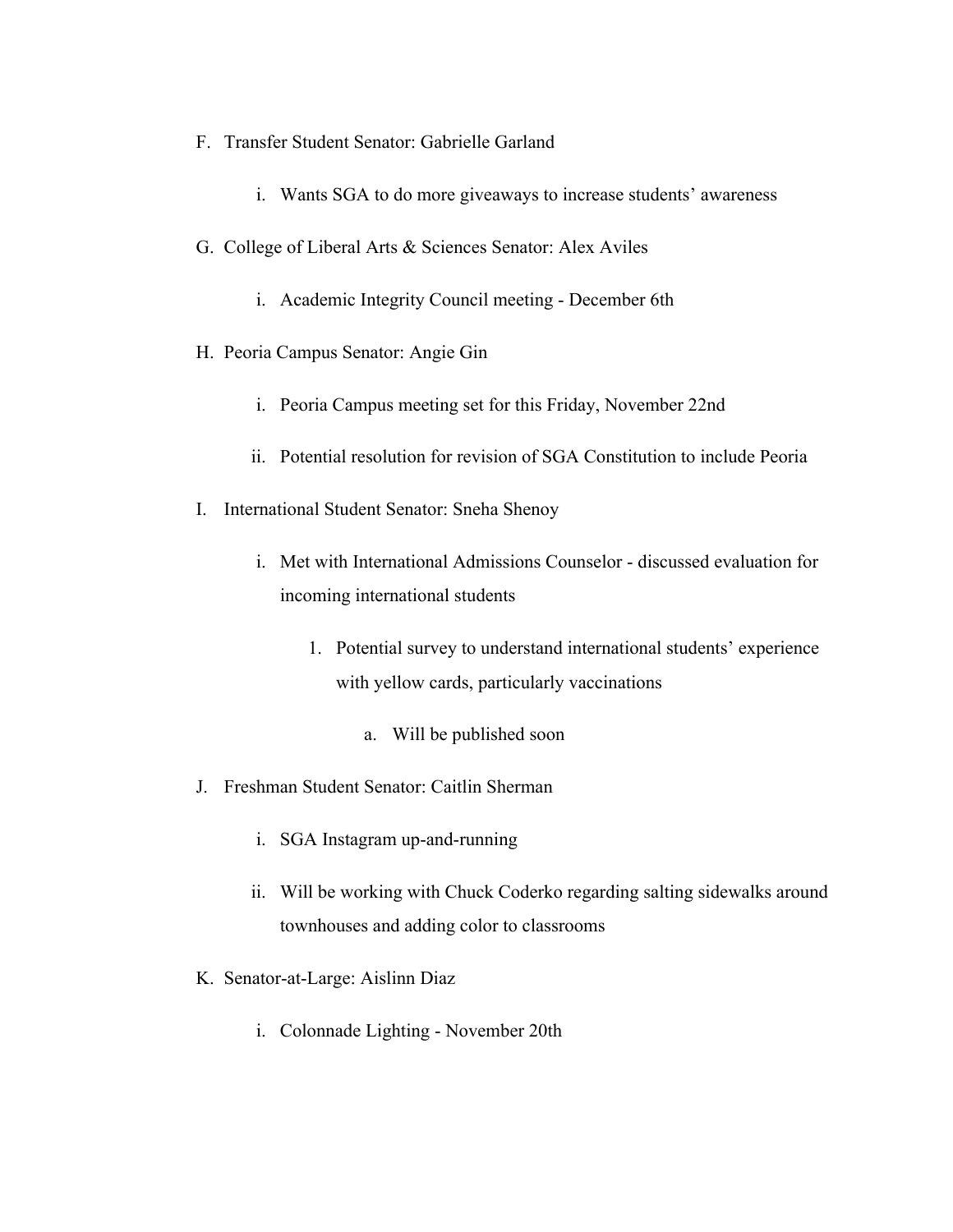- 1. 4:30pm hot chocolate and cookies, 4:45pm countdown to lighting will begin
- 2. President Paoletti to speak at event
- 3. SGA is seeking to make this event well-attended and even bigger in future - possibly week of events
- ii. Will be meeting with Provost discussing the number of days that the University takes off for Thanksgiving
- L. Graduate Student Senator: Jared Ebel
	- i. No report.
- M. Online Student Senator: Vyvyan Wesley
	- i. No report.

#### IX. Committee Reports

- A. Executive Board Committee report by President Paoletti
	- i. i'MPOSSIBLE Project was successful
	- ii. Shelter-in-place drill this semester request for SGA members to post informative materials to spread word
	- iii. Meeting with Chancellor regarding facebook photos from UIS employees
	- iv. SGA retreat will be early next semester
- B. Internal Affairs Committee report by Internal VP Cunningham
	- i. Liaison tasks going well
	- ii. Some departments not expressing any requests for help from SGA, Committee wants to change that and strengthen relationships
	- iii. About 25 unique questions/concerns raised during the SGA Forum
		- 1. As a result of a question at the forum, hours for Student workers in admissions office almost fully restored - back up to 16-18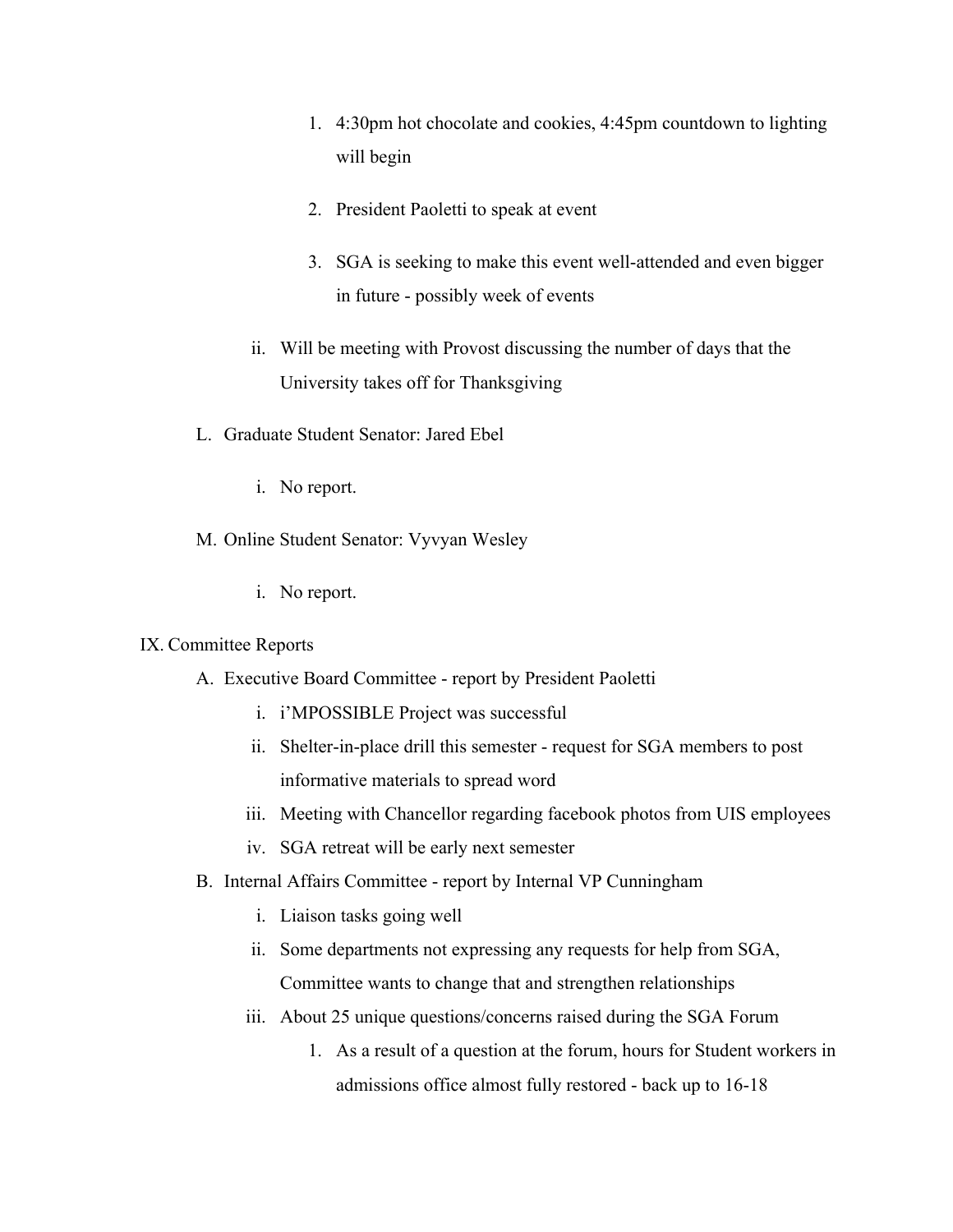- C. External Relations and Marketing Committee report by External VP Loera
	- i. Desire for SGA to get merchandise with SGA's logo to give away to students
	- ii. Most SGA members do not have access to create events on UIS Connection
		- 1. To be discussed/addressed by SGA's Executive Board
	- iii. UIS Police Department potentially tabling in Student Union
		- 1. Provide many resources unknown to students for example, will help a student jump start their car
	- iv. Discussion of deadline for when professors have to post grades
		- 1. Potential for Provost to create requirement
		- 2. Next academic year, Blackboard will not be used, and therefore faculty may be more active on the next online educational platform that is chosen
- D. Rules and Constitution Committee report by Parliamentarian Matthews
	- i. Next meeting will be working on a few amendments
	- ii. Next semester planned to be doing bigger work with amending **Constitution**
- X. Old Business
- XI. New Business
	- A. Resolution 12 Support for NPR Responsible Employee Exemption sponsored by Internal VP Cunningham
		- i. This resolution was created to address the issue presented by NPR Illinois Reporters at the last SGA meeting
			- 1. Campus Senate passed resolution supporting issue last week
			- 2. Resolution says why it is necessary and shows support for reporters in this context so that students have the option to talk to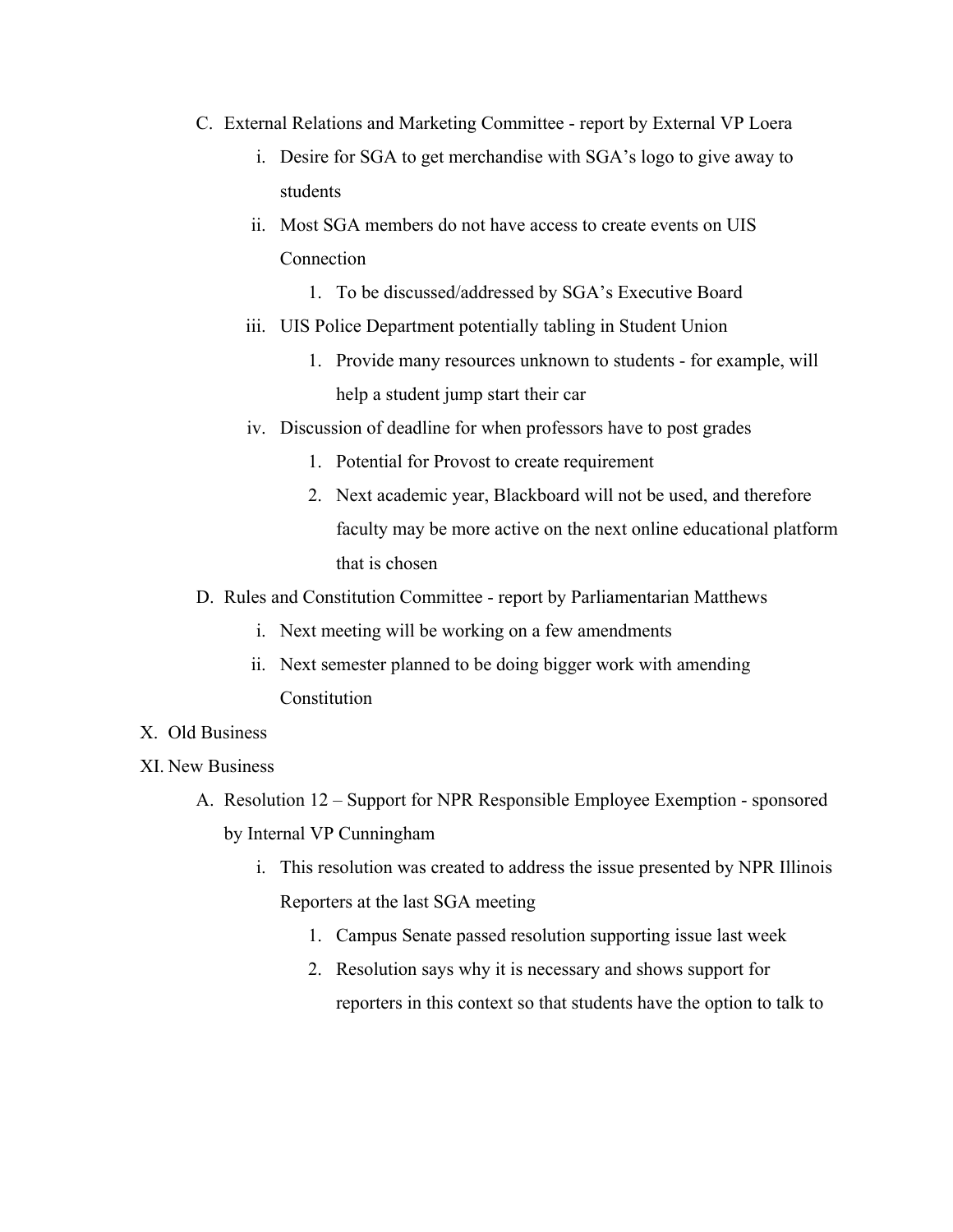- ii. A motion was entertained by President Paoletti to approve the Resolution. So moved by Treasurer Verthein, seconded by Senator Diaz. 14 Aye, 1 Abstention. Unanimous Aye.
- B. Resolution 13 S.O.F.A T-Shirt Allocation sponsored by Senator Moseley
	- i. To increase visibility for SOFA members
	- ii. Navy t-shirts with gold couch and white lettering reflects UIS colors while maintaining SOFA logo
	- iii. A motion was entertained by President Paoletti to approve the Resolution by roll-call vote. So moved by Senator Gin, seconded by Senator Garland. Resolution passed by roll-call vote unanimously.

## XII. Discussion

- A. Tuition and Fees
	- i. President Paoletti personally against tuition increase because he personally came to UIS for affordability, and wants to maintain that for future students
	- ii. Discussion of how tuition increase could affect maintaining student workers
	- iii. Board of Trustees is leaning towards no tuition increase per President Paoletti
	- iv. Discussion of making the Student Union and TRAC to be considered non-auxiliary buildings to save money
- B. Venmo for Student Organizations
	- i. UIS and U of I policy says that RSOs are not allowed to link services/apps like Venmo to be linked to their accounts (policy read aloud by Advisor Cynthia Thompson)
		- 1. Cynthia plans to discuss this with the University
- C. Senator Moseley

i. Desire to revisit SGA's policy on length of discussions/cutting off debate XIII. Adjourn